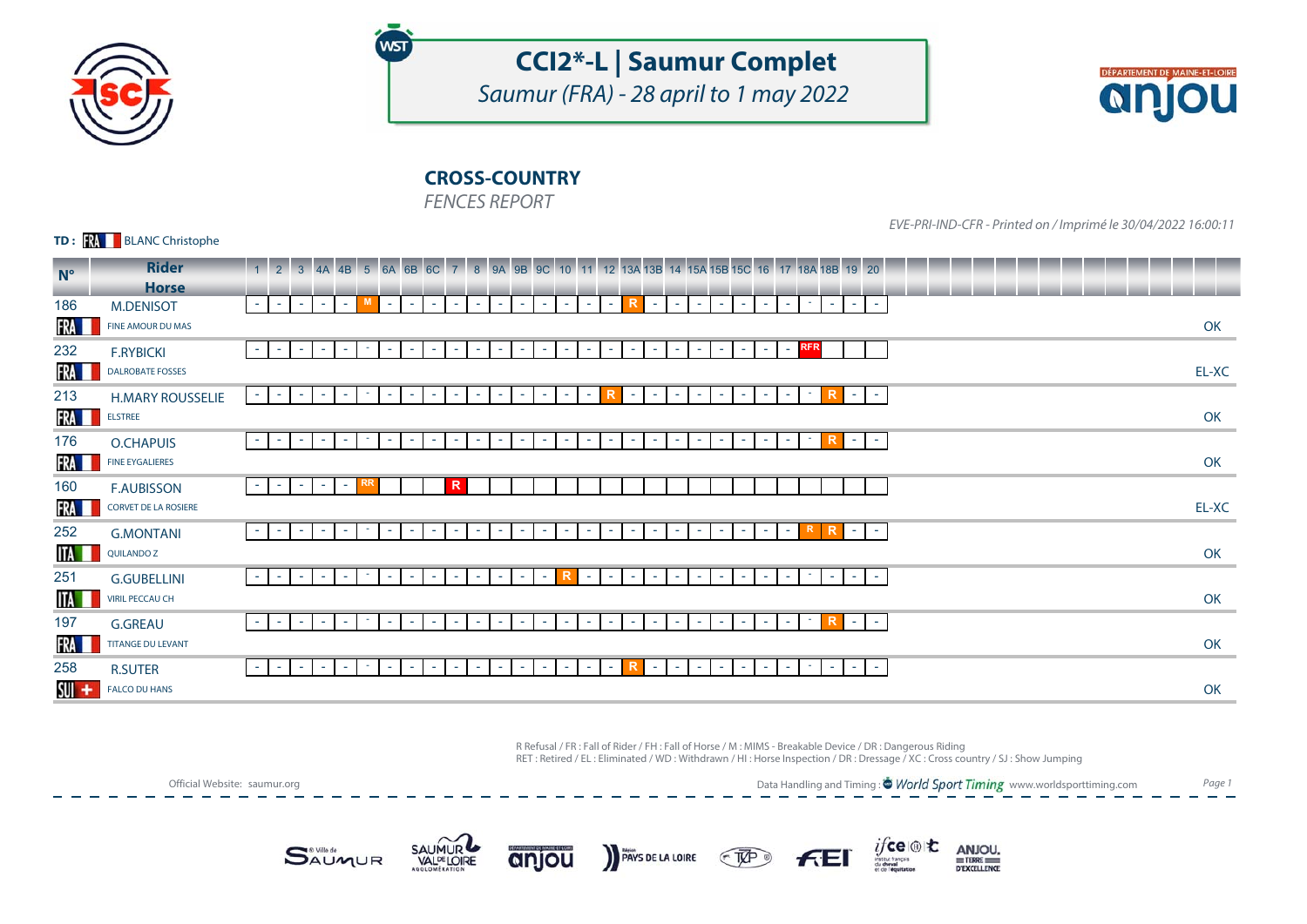

# **CCI2\*-L | Saumur Complet**

Saumur (FRA) - 28 april to 1 may 2022



## **CROSS-COUNTRY**

FENCES REPORT

**WST** 

**TD: KA** BLANC Christophe

EVE-PRI-IND-CFR - Printed on / Imprimé le 30/04/2022 16:00:11

| $N^{\circ}$  | <b>Rider</b>                  | 1 2 3 4A 4B 5 6A 6B 6C 7 8 9A 9B 9C 10 11 12 13A 13B 14 15A 15B 15C 16 17 18A 18B 19 20                                                                                                                                                                                                                                                             |       |
|--------------|-------------------------------|-----------------------------------------------------------------------------------------------------------------------------------------------------------------------------------------------------------------------------------------------------------------------------------------------------------------------------------------------------|-------|
|              | <b>Horse</b>                  |                                                                                                                                                                                                                                                                                                                                                     |       |
| 200          | Z.IVARS                       | R<br>R<br>$\sim$<br>$\sim$<br>$\sim 10$<br>$\sim$ 1<br>$\sim$<br>$\sim$<br>$\sim 10$<br>$\sim 10$<br>$\sim$<br><b>College</b><br><b>Section</b><br>$\sim$<br><b>Contract</b><br>$\sim$ 10 $\pm$<br>$\sim$<br>$\sim$<br><b>Contract</b><br><b>College</b><br>a e l<br><b>Section</b><br>$\sim$<br>$\sim$<br>$\sim$<br><b>COL</b><br>$\sim$<br>$\sim$ |       |
| FRA <b>I</b> | DEMIE LUNE DE BUISSY          |                                                                                                                                                                                                                                                                                                                                                     | OK    |
| 198          | <b>M.GUADAGNINO</b>           | $\sim$<br>$\sim$<br>$\sim$ $-$<br>٠<br>$\sim$<br>×.<br>$\sim$<br>$\sim$<br>×.<br>$\sim$<br>$\sim$<br>$\sim$<br>$\sim$<br>$\sim$<br>$\sim$<br>×.<br>$\sim$<br>$\sim$<br>$\sim$ 10 $\pm$<br>$\sim$<br>the c<br>$\sim$ 10 $\pm$<br>$\sim$<br>×.<br>$\sim$ 10 $\pm$<br>$\sim$<br>$\overline{\phantom{a}}$<br>$\sim$                                     |       |
| FRA <b>I</b> | ANGLO DU MAZES                |                                                                                                                                                                                                                                                                                                                                                     | OK    |
| 152          | J.CISTERNA LARIVIÈ            | $\overline{\phantom{a}}$<br>$\sim$<br><b>Contract</b><br>$\sim$<br>$\sim$<br>$\sim$<br>$\sim$<br>$\sim$<br>$\sim$<br>$\sim$<br>$\sim$<br>$\sim$<br>$\sim$<br>$\sim$<br>$\sim$<br>$\sim$<br>$\sim$<br>$\sim$<br>$\sim$<br>٠<br>$\sim$<br>$\sim$<br>ж.                                                                                                |       |
| CHI - -      | ELITE DE LA MOULINE           |                                                                                                                                                                                                                                                                                                                                                     | OK    |
| 260          | <b>P.KHUNJAN</b>              | $\sim$<br>$\sim$<br>٠<br>$\sim$<br>$\sim$<br>$\sim$<br>$\sim$<br>$\sim$<br>$\sim$<br>$\sim$<br>$\sim$<br>$\sim$<br>$\sim$<br>$\sim$<br>$\sim$<br>$\sim$<br>$\sim$<br>$\sim$<br>$\sim$<br>$\sim$<br>$\sim$<br>$\sim$<br>$\sim$<br>ж.<br>ж.<br>$\sim$                                                                                                 |       |
| THA —        | <b>CLAIR DE LUNE BLANC RW</b> |                                                                                                                                                                                                                                                                                                                                                     | OK    |
| 233          | <b>E.SANS</b>                 | ٠<br>$\sim$<br>$\sim$<br>$\sim$<br><b>College</b><br>$\sim$<br>$\sim$<br>$\sim$<br>$\sim$<br>$\sim$<br>$\sim$<br>$\sim$<br>$\sim$<br>$\sim$<br>$\sim$<br>$\sim$<br>$\sim$<br>$\sim$<br>$\sim$<br>$\sim$<br>$\sim$<br>$\sim$<br>$\sim$<br>$\sim$<br><b>COL</b><br>the con-<br>$\sim$<br><b>COL</b>                                                   |       |
| FRA <b>I</b> | <b>FLASH'S DREAM</b>          |                                                                                                                                                                                                                                                                                                                                                     | OK    |
| 156          | <b>A.MARTINEZ AVAL</b>        | $-$ FH<br><b>H</b><br>$\sim$<br>the c<br><b>College</b><br>$\sim$<br>$\sim$                                                                                                                                                                                                                                                                         |       |
| <b>ESPER</b> | <b>BOHEMIA</b>                |                                                                                                                                                                                                                                                                                                                                                     | EL-XC |
| 151          | <b>K.GEORGIEV</b>             | <b>FR</b><br>٠<br>$\sim$<br>$\sim$<br>$\sim$<br>$\sim$<br>$\sim$<br>$\sim$                                                                                                                                                                                                                                                                          |       |
| BU -         | <b>SURTLE BOWL</b>            |                                                                                                                                                                                                                                                                                                                                                     | EL-XC |
| 244          | <b>J.STOREY</b>               | R<br>$\sim$<br>$\sim$<br>$\sim$ $-$<br>$\sim$<br>$\sim$<br>$\sim$<br>٠<br>$\sim$<br>٠<br>$\sim$<br>$\sim$<br>$\sim$<br>$\sim$<br>$\sim$<br>$\sim$<br>$\sim$<br>$\sim$<br>$\sim$<br>$\sim$<br>$\sim$<br>٠<br>$\sim$                                                                                                                                  |       |
| GBRE         | MISS ISSYMUS                  |                                                                                                                                                                                                                                                                                                                                                     | OK    |
| 207          | A.LEMAIRE                     | $\sim$<br>ĸ<br><b>College</b><br>$\sim$<br>$\sim$<br>$\sim$<br>$\sim$<br>$\sim$ 1<br>$\sim$<br>$\sim$<br>$\sim$<br>$\sim$<br>$\sim$<br>$\sim$<br>$\sim$<br>$\sim$<br>$\sim$<br>$\sim$<br>$\sim$<br>$\sim$<br>$\sim$<br>$\sim$<br>$\sim$<br>$\sim$<br>$\sim$<br>$\sim$<br>the con-<br><b>COL</b><br><b>COL</b>                                       |       |
| FRA <b>I</b> | FI DE JY                      |                                                                                                                                                                                                                                                                                                                                                     | OK    |

R Refusal / FR : Fall of Rider / FH : Fall of Horse / M : MIMS - Breakable Device / DR : Dangerous Riding RET : Retired / EL : Eliminated / WD : Withdrawn / HI : Horse Inspection / DR : Dressage / XC : Cross country / SJ : Show Jumping

Official Website: saumur.org

Data Handling and Timing : <sup>\*</sup> World Sport Timing www.worldsporttiming.com Page 2

ANJOU.

DEXCELLENCE

 $if$ ce $\circledast$ t $\mathbf t$ 







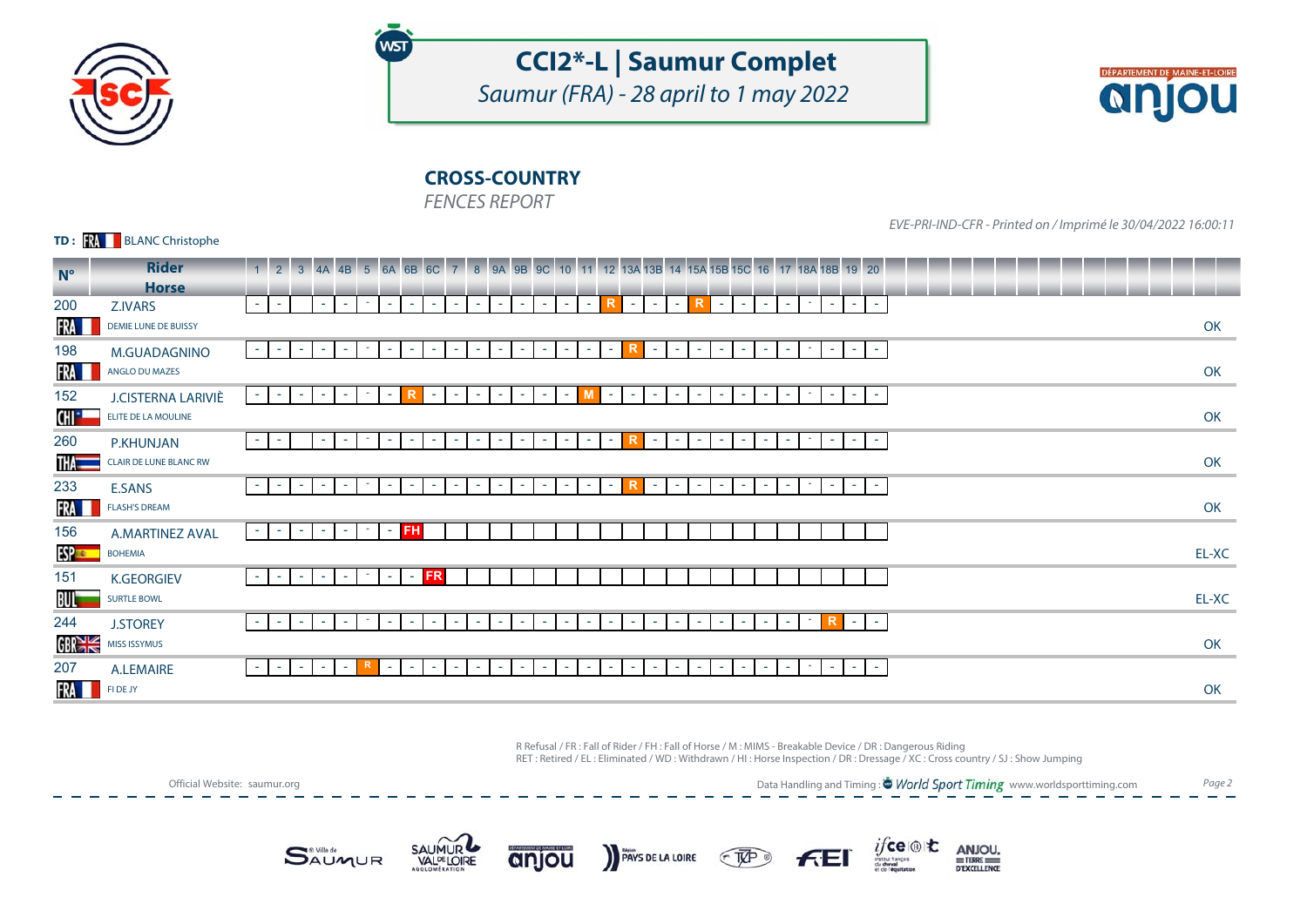

# **CCI2\*-L | Saumur Complet**

Saumur (FRA) - 28 april to 1 may 2022



## **CROSS-COUNTRY**

FENCES REPORT

WST

#### **TD: KA** BLANC Christophe

EVE-PRI-IND-CFR - Printed on / Imprimé le 30/04/2022 16:00:11

| $N^{\circ}$   | <b>Rider</b>            | $\begin{array}{ c c c c c }\n\hline\n1 & 2 & 3\n\end{array}$<br>7 8 9A 9B 9C 10 11 12 13A 13B 14 15A 15B 15C 16 17 18A 18B 19 20<br>4A 4B 5 6A 6B 6C                                                                                                                                                                         |       |
|---------------|-------------------------|------------------------------------------------------------------------------------------------------------------------------------------------------------------------------------------------------------------------------------------------------------------------------------------------------------------------------|-------|
|               | <b>Horse</b>            |                                                                                                                                                                                                                                                                                                                              |       |
| 155           | <b>H.LOZANO ARKAU</b>   | R<br>$\sim$<br>$\sim$ 1<br>- 1<br>$\sim$ 1<br>$\sim 10$<br>$\sim$<br>$\sim$<br>$\sim$<br>$\sim$<br>$\sim$ 10 $\pm$<br>$\sim$<br>$\sim$<br>- 1<br>$\sim$<br>$\sim$ 10<br>$\sim$<br>$\sim$ 10 $\pm$<br>$\sim$<br><b>Section</b><br><b>Section</b><br>$\sim$<br>$\sim$<br>$\sim$<br>$\sim$<br>a.<br>$\sim$<br>$\sim$<br>$\sim$  |       |
| $SS -$        | <b>IPLOTT</b>           |                                                                                                                                                                                                                                                                                                                              | OK    |
| 185           | <b>M.DENISOT</b>        | R<br>$\sim$<br>٠<br>$\sim$<br>$\sim$<br>$\sim$<br>$\sim$ 10<br>$\sim$<br>$\sim$<br>$\sim$<br>$\sim$<br>$\sim$<br>$\sim$<br>$\sim$<br>$\sim$<br>$\sim$<br>$\sim$<br>$\sim$<br>$\sim$<br>$\sim$<br>$\sim$<br>$\sim$<br>$\sim$<br>٠<br>$\sim$<br>$\sim$<br>٠                                                                    |       |
| FRA I         | <b>EPSILON D'EMS AA</b> |                                                                                                                                                                                                                                                                                                                              | EL-XC |
| 257           | <b>M.GAUTSCHI</b>       | R.<br>٠<br>٠<br>$\sim$<br>$\sim$<br><b>Section</b><br>$\sim$<br>$\sim$<br>$\sim$<br>$\sim$<br>$\sim$<br>$\sim$<br>$\sim$<br>and the<br>$\sim$<br>$\sim$<br>٠<br>$\sim$<br>$\sim$<br>$\sim$<br>٠<br>$\sim$<br>$\sim$<br>٠<br>$\sim$                                                                                           |       |
| SUI +         | CASSOVIA DESPAGNE       |                                                                                                                                                                                                                                                                                                                              | OK    |
| 230           | <b>V.REAL</b>           | $\sim$<br><b>Contract</b><br>$\sim$<br>$\sim$<br>$\sim$<br>$\sim$<br>$\sim$<br>$\sim$<br>$\sim$<br>$\sim$<br>$\sim$<br>$\sim$<br>$\sim$<br>$\sim$<br>$\sim$<br>$\sim$<br>$\sim$<br>$\sim$<br>$\sim$<br>$\sim$<br>$\sim$<br>$\sim$<br>$\sim$<br>٠<br>$\sim$<br><b>COL</b><br><b>COL</b><br><b>COL</b>                         |       |
| FRA <b>I</b>  | <b>FIREBALL</b>         |                                                                                                                                                                                                                                                                                                                              | OK    |
| 219           | <b>T.MOULIN</b>         | $\sim$<br>$\sim$<br>$\sim$<br><b>.</b><br>$\sim$<br>$\sim$<br>$\sim$<br>$\sim$<br><b>College</b><br>$\sim$<br>$\sim$<br>$\sim$<br>$\sim$<br>$\sim$<br>$\sim$<br>$\sim$<br>$\sim$<br>$\sim$<br>$\sim$<br><b>COL</b><br><b>COL</b><br>$\sim$<br><b>COL</b><br>$\sim$<br>and the<br><b>COL</b><br>$\sim$<br>$\sim$              |       |
| FRA <b>I</b>  | <b>VIKI DE DINIO</b>    |                                                                                                                                                                                                                                                                                                                              | OK    |
| 246           | <b>C.AHLAWAT</b>        | R<br>$\sim 10$<br>$\sim$ $-$<br>$\mathbf{d} = 0$<br>$\sim$ $ \sim$<br>$\sim$<br>$\sim$<br>$\sim$<br>$\sim$<br>$\sim$<br>CH.<br>$\sim$<br>$\sim$<br>the c<br>$\sim$<br>$\sim$<br><b>Contract</b><br>$\sim$<br>×.<br>$\sim$<br>×.<br>$\sim$<br>×.<br>$\sim$<br>$\sim$<br>$\sim$<br><b>College</b><br><b>College</b><br>and the |       |
| IND <b>to</b> | <b>TODD DE SUZAN</b>    |                                                                                                                                                                                                                                                                                                                              | OK    |
| 194           | A.GOURY                 | R<br>$\sim$<br>$\sim$<br><b>.</b><br>$\sim$<br>×.<br>$\sim$<br>$\sim$<br>$\sim$<br>$\sim$<br>$\sim$<br>×.<br>$\sim$<br>$\sim$<br>$\sim$<br>$\sim$<br>$\sim$<br>$\sim$<br>and the<br>$\sim$<br>$\sim$<br>$\sim$<br>$\sim$<br>$\sim$<br><b>COL</b><br>$\sim$<br>$\sim$<br>$\sim$<br>$\sim$                                     |       |
| FRA L         | FENDER DE HUS Z         |                                                                                                                                                                                                                                                                                                                              | OK    |
| 226           | <b>F.PONS</b>           | ٠.<br>$\sim$<br>$\sim$ 10 $\pm$<br>$\sim$<br>$\sim$<br>$\sim$<br>$\sim$<br>$\sim$<br>$\sim$<br>$\sim$<br>$\sim$<br>$\sim$<br>$\sim$<br>and the<br>$\sim$<br>$\sim$<br>$\sim$<br>٠<br>ж.<br>the con-<br>$\sim$<br>٠<br>ж.<br>the con-<br>$\sim$<br>٠<br>٠<br><b>м</b>                                                         |       |
| <b>FRA</b>    | <b>FUGO DE DENAT</b>    |                                                                                                                                                                                                                                                                                                                              | OK    |
| 190           | <b>M.FISCHER</b>        | $\sim$<br>$\sim$<br>$\sim$<br>$\sim$<br>$\sim$<br>$\sim$<br>$\sim$<br>$\sim$<br>$\sim$ 10<br>×.<br>$\sim$<br>$\sim$<br>$\sim$<br>$\sim$<br>$\sim$<br>$\sim$<br>$\sim$<br>$\sim$<br>$\sim$<br>$\sim$<br>$\sim$<br>$\sim$<br><b>COL</b><br>$\sim$<br>٠<br>and the<br>the con-<br><b>COL</b>                                    |       |
| FRA I         | <b>VET'HIVER</b>        |                                                                                                                                                                                                                                                                                                                              | OK    |

R Refusal / FR : Fall of Rider / FH : Fall of Horse / M : MIMS - Breakable Device / DR : Dangerous Riding RET : Retired / EL : Eliminated / WD : Withdrawn / HI : Horse Inspection / DR : Dressage / XC : Cross country / SJ : Show Jumping



Data Handling and Timing : <sup>\*</sup> World Sport Timing www.worldsporttiming.com Page 3

ANJOU.

DEXCELLENCE

 $if$ ce $\circledast$ t $\mathbf t$